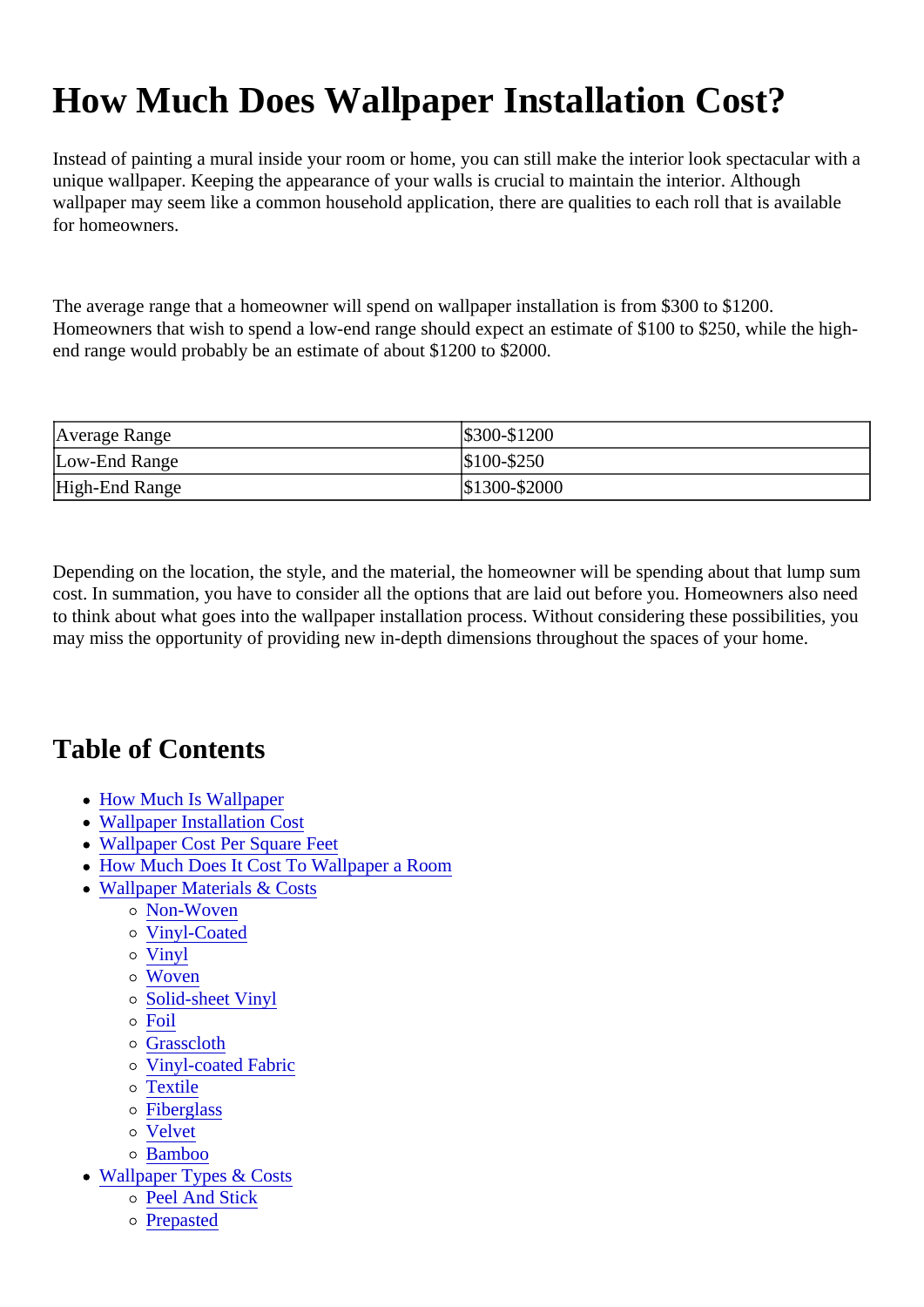- <span id="page-1-0"></span>[Liquid](#page-5-0)
- [Printed](#page-6-0)
- [Water-Resistan](#page-6-0)t
- [Textured](#page-6-0)
- [Embosse](#page-6-0)d
- [Mylar](#page-6-0)
- [Wallpaper Designs & Cos](#page-6-0)ts
	- [3D](#page-7-0)
	- [Toile](#page-7-0)
	- [Half Wall](#page-7-0)
	- o [One Wal](#page-7-0)l
	- o [Flock](#page-8-0)
	- [Accent Wal](#page-8-0)l
	- [Mural](#page-8-0)
- [Cost To Install Wallpaper By Are](#page-8-0)a
	- [Powder Room](#page-9-0)
	- [Floor](#page-9-0)
	- o [Ceiling](#page-9-0)
	- [Bathroom](#page-9-0)
	- [Outdoor](#page-9-0)
	- [Bedroom](#page-10-0)
	- o [Kitchen](#page-10-0)
	- [Living Room](#page-10-0)
	- o [Garage](#page-10-0)
- [Room Measuremen](#page-10-0)ts
- [Process Of Wallpaper Installati](#page-11-0)on
- [Residential vs. Commerc](#page-11-0)ial
- [Finding Multiple Estimates Through House Tipst](#page-12-0)er

# How Much Is Wallpaper

There are many different varieties of wallpaper to choose from. Homeowners have the choice of purchasing and installing something basic, spending a small amount to apply very simplistic designs. Or they could spend a higher-end of products to make their rooms look mesmerizing. Homeowners should also decide whether they want a simple wallpaper or a whole selection of different wallpapers to be installed throughout the spaces of their homes.

# Wallpaper Installation Cost

Doing the project correctly will recreate a whole new decor according to the preferences and guidelines the you provide to the professional. Typically, homeowners will hire a team of specialists to make sure that everything is installed properly. The reason why these services are arranged is due to the mistakes and er that occur when the wallpaper is incorrectly installed.

Depending on the kind of wall your home is constructed with, there are instances where the homeowners might have to spend additional time and money fixing or patching holes and blemishes. This also applies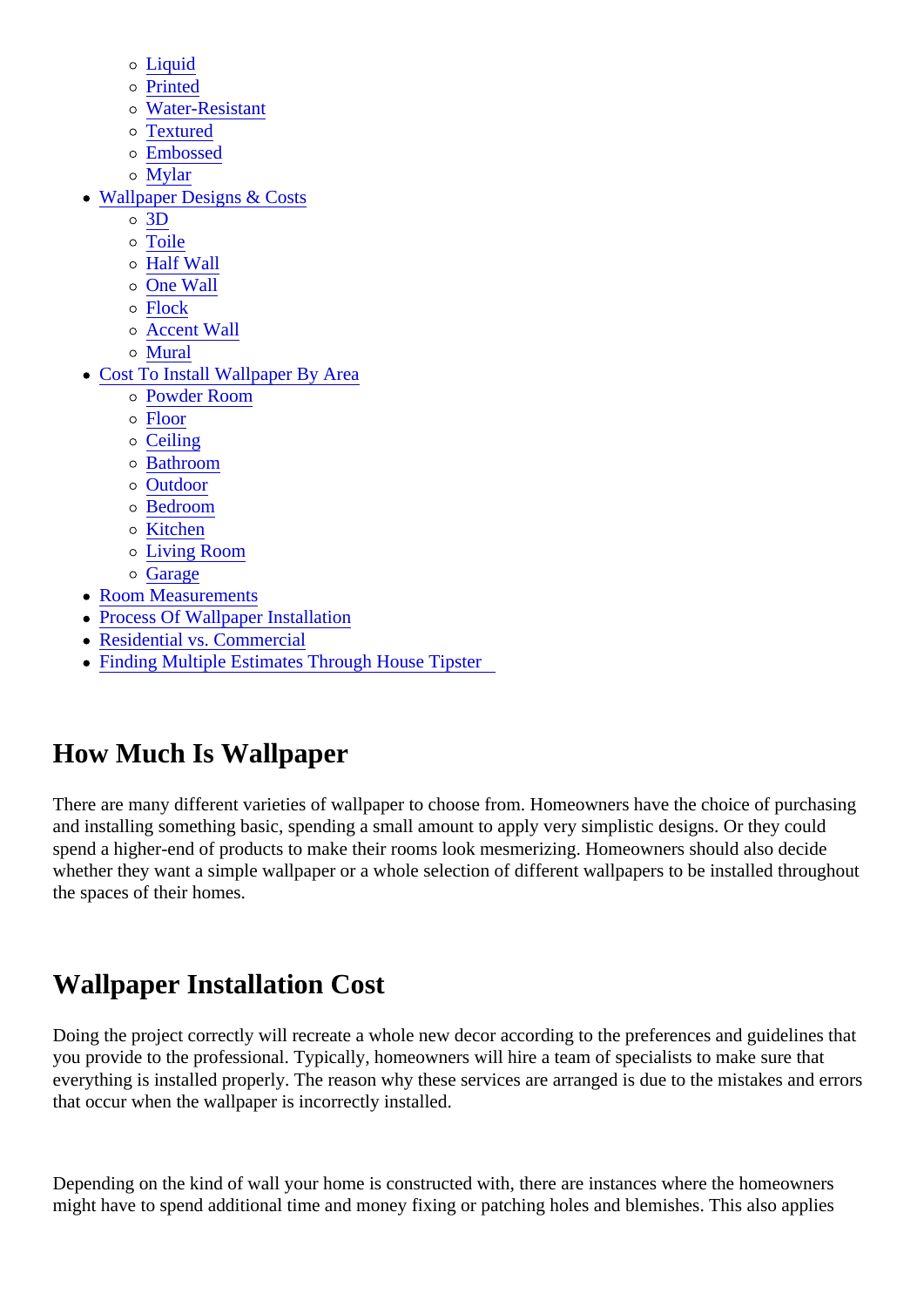<span id="page-2-0"></span>with the look and feel of your room as well. All of the different wallpaper types will have different materials involved, along with the selection of textures.

### **Wallpaper Cost Per Square Feet**

Typically, wallpaper will cost between \$3.22 to \$8.20 per square foot for a vinyl-coated wallpaper to be installed throughout your home. Labor costs for hanging wallpaper will either cost about \$1 to \$7 per square foot, however, if you're installing the wallpaper by yards for the measurement, you'll be spending about \$3 to \$9. Keep in mind that these estimates are adjusted if there are repairs that need to be made throughout the process.

The wallpaper installation is most commonly performed through a square feet basis. You can choose a wallpaper roll to be covered throughout each room, wall, or area and the ability to customize your preferred amount will be important. An advantage for basic vinyl is how it is often a non-woven material. This means that basic vinyl will likely be manufactured as a pre-pasted, paper-backed, washable, and paintable material.

A wallpaper installation per roll will depend on the material, quality, and design of each wallpaper. Costing between \$90 and \$150 each, wallpaper rolls are sized accordingly. A two single or a double roll will probably cost you about \$180 to \$300. According to how many double rolls you're looking to purchase, you'll find that the cost will be estimated by the mentioned range.

### **How Much Does It Cost To Wallpaper a Room**

Homeowners should keep in mind that wallpaper installation jobs are typically based around the square footage of their homes. However, since each room will have its own arrangement of windows and doors, your professional will have to come into your home and measure up the ceiling height and number of windows. Each opening in your spaces, like doors and closets, will be drawn up and recorded.

### **Wallpaper Materials & Costs**

Materials and different variations of wallpapers will be composed of different designs, styles, and appearances. Each of these wallpaper rolls will have their own uses, benefits, and disadvantages to them. From non-woven to bamboo, homeowners should know the applications each of these wallpaper types will be applicable for different rooms.

### **Non-Woven**

The range to install a non-woven wallpaper roll into a room is going to cost about \$0.50 to \$1.15 per square foot. It will cost you about \$18 to \$40 for each roll. Originally, the non-woven roll was meant to be easily removed. However, the non-woven roll does not utilize vinyl to make the roll an eco-friendly option for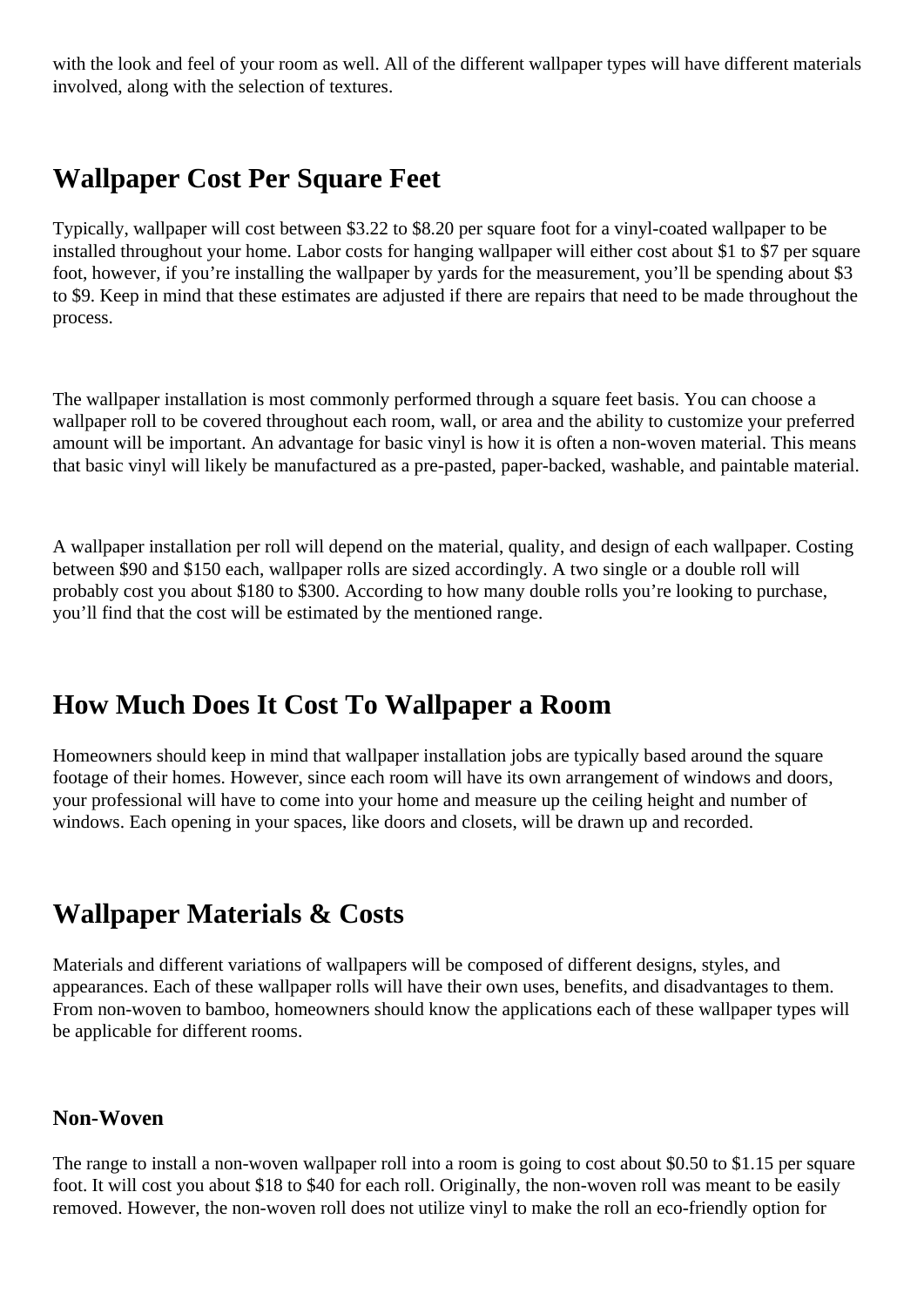<span id="page-3-0"></span>homeowners. One advantage of using non-woven is the durability it has with washing and cleaning.

### **Vinyl-Coated**

Installing vinyl-coated wallpaper will cost you about \$1.67 to \$2.23 per square foot or \$58 to \$78 for each roll to be installed. Vinyl-coated wallpaper is simple and resistant against any inconsistency you may face in the future. Since this is a type that uses a layer of vinyl on top of the actual wallpaper, it provides a proper level of maintenance and durability. Its best feature is how little dirt or damage you will encounter.

### **Vinyl**

The difference between vinyl and vinyl-coated wallpaper is the material. Instead of coating the vinyl on top of the wallpaper, the wallpaper itself is made entirely of vinyl. Installing this type will cost either \$1.76 to \$2.33 per square foot. Homeowners should expect to spend about \$60 to \$80 per individual vinyl wallpaper roll. Most commonly installed in bathrooms or kitchens, the vinyl wallpaper is recommended for waterproofing purposes. This is especially the case for homes and surrounding areas that have an excess profile of moisture or water potential. In some cases, homeowners may want to install vinyl wallpaper into high-traffic locations such as the living room, or entryways.

#### **Woven**

A woven wallpaper will range between \$1.76 to \$2.33 per square foot. For another cost basis of woven wallpaper, you'll likely have to spend \$60 to \$80 per individual roll. Although they cost the same, the applications for woven wallpaper are parallel to that of vinyl wallpaper uses. Homeowners should note that woven wallpaper is designed with its own textures. If you're planning to install woven wallpaper into your home, make sure that the roll is installed on former textured or painted surfaces.

### **Solid-sheet Vinyl**

Homeowners that wish to install and apply solid-sheet vinyl wallpaper will likely have to spend about \$1.85 to \$2.40 per square foot or about \$65 to \$84 for each roll. Once referred to as the paper-backed vinyl, the solid-sheet vinyl was best known for its paper backing and the solid ornamental surfacing. It is another option that is available for homeowners that want to avoid moisture. However, if you're considering a solidsheet vinyl option, keep in mind that it is not the most favorable choice for areas that are susceptible to damage.

#### **Foil**

Homeowners will spend about \$75 to \$95 for each roll of foil wallpaper. Metallic foil is versatile in usage, there are multitudes of patterns, textures, and colors for homeowners to choose from and can become the bold approach to enhancing your room. It is a hurdle and a challenge to install foil wallpaper. Since they're a very thin material, and often easily torn, homeowners are swayed to install the other materials. The main benefit to foil is that it has so many different profiles to make it an eye-catching wallpaper type.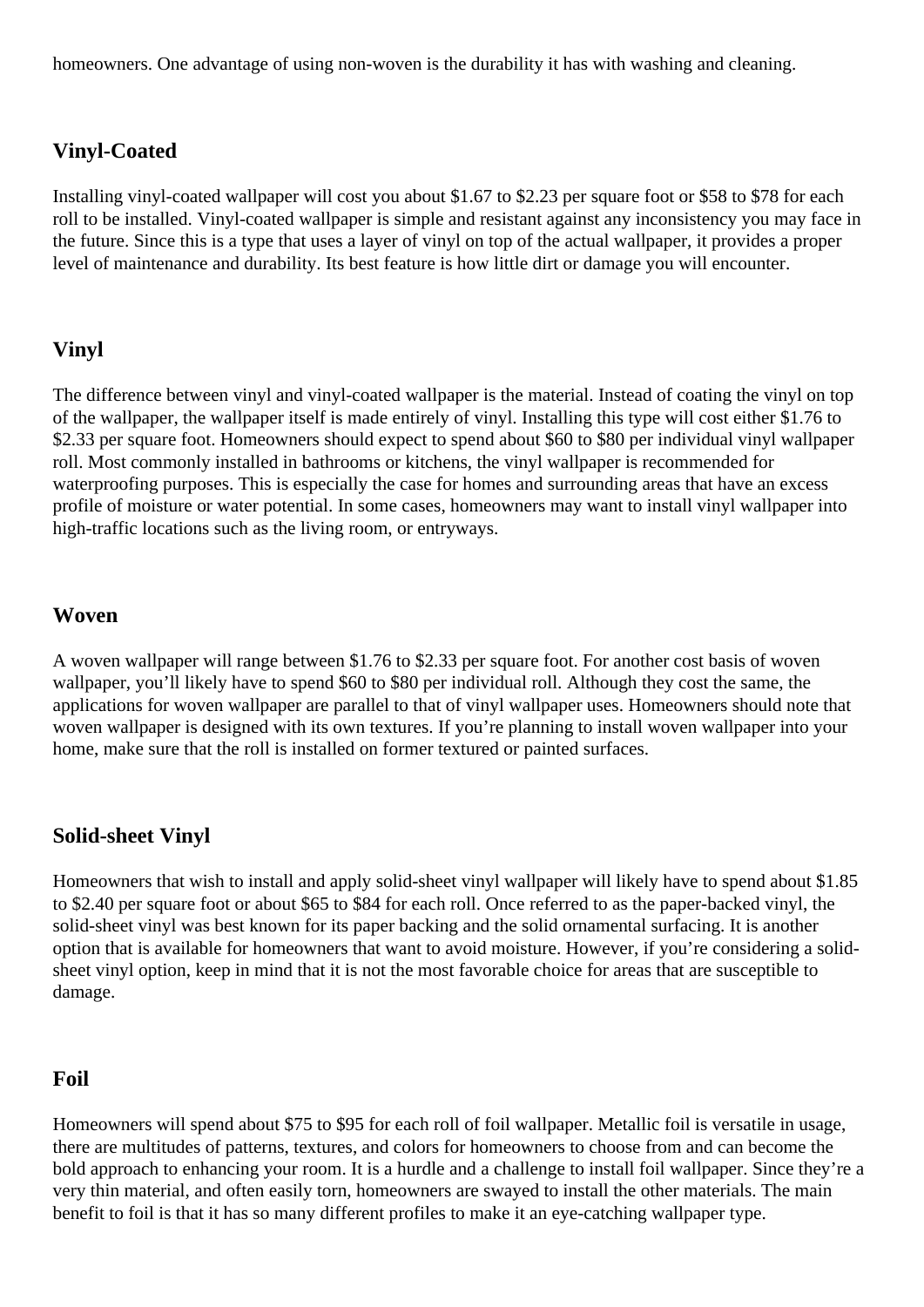### <span id="page-4-0"></span>**Grasscloth**

A grasscloth wallpaper installation will probably cost homeowners about \$2.47 to \$3.97 per square foot. It will cost about \$90 to \$140 per individual roll. This option has a variety of naturally fibered materials, including hemp, seagrass, bamboo, joot, rafia, and arrowroot grass. Since it is a handwoven wallpaper, the cost will match its design and properties. Backing in this wallpaper type is unpasted rice paper, making the whole wallpaper a naturally-manufactured product.

Keep in mind that grasscloth is not water resistant, which means that it should not be utilized in areas with moisture. Homeowners should think of this wallpaper as more of a decorative addition to their homes. Also remember that grasscloth will retain particular scents within the fibers.

### **Vinyl-coated Fabric**

Ranging between \$2.50 to \$3 per square foot, or \$90 to \$105 per roll, the vinyl-coated fabric wallpaper will be somewhat similar to solid-sheet vinyl. The backing of the roll will be made from fabric, rather than paper. Since it is a fabric, homeowners should remind themselves that this is a home addition that is purely decorative. The vinyl-coated fabric will not have any other functional purposes to them. In this case, homeowners should reflect how this will apply to the different spaces that they're meaning to install the wallpaper.

### **Textile**

A textile wallpaper will probably cost you about \$2.50 to \$4.50 per square foot and \$90 to \$160 per individual roll. There are two variations that you can choose from, but you should think carefully about the composition of each. Installers will provide you with natural or synthetic textile wallpaper. Textile wallpaper backing is made of acrylic composition, and while synthetic composition is similarly made, the difference is in the fibers. Homeowners should know that textile wallpaper cannot be cleaned, since water will negatively affect the material. There is a wide array of colors, textures, and patterns for homeowners to choose from.

### **Fiberglass**

A wallpaper also known as the glasscloth, fiberglass is a style of wallpaper that was inherently made of woven glass fibers. The glass yarns can be made within different thickness levels. According to your preferences, you can have them with unique looks or high-grade in strength. With a lifespan of about 30 years, fiberglass wallpaper can be utilized as a fire-resistant material and installed throughout the home.

### **Velvet**

Infamously known as the softer alternative to fiberglass, the velvet wallpaper can provide resistance against fire and insulation for extreme temperatures. Ranging between \$175 to \$245 for an individual roll and \$5 to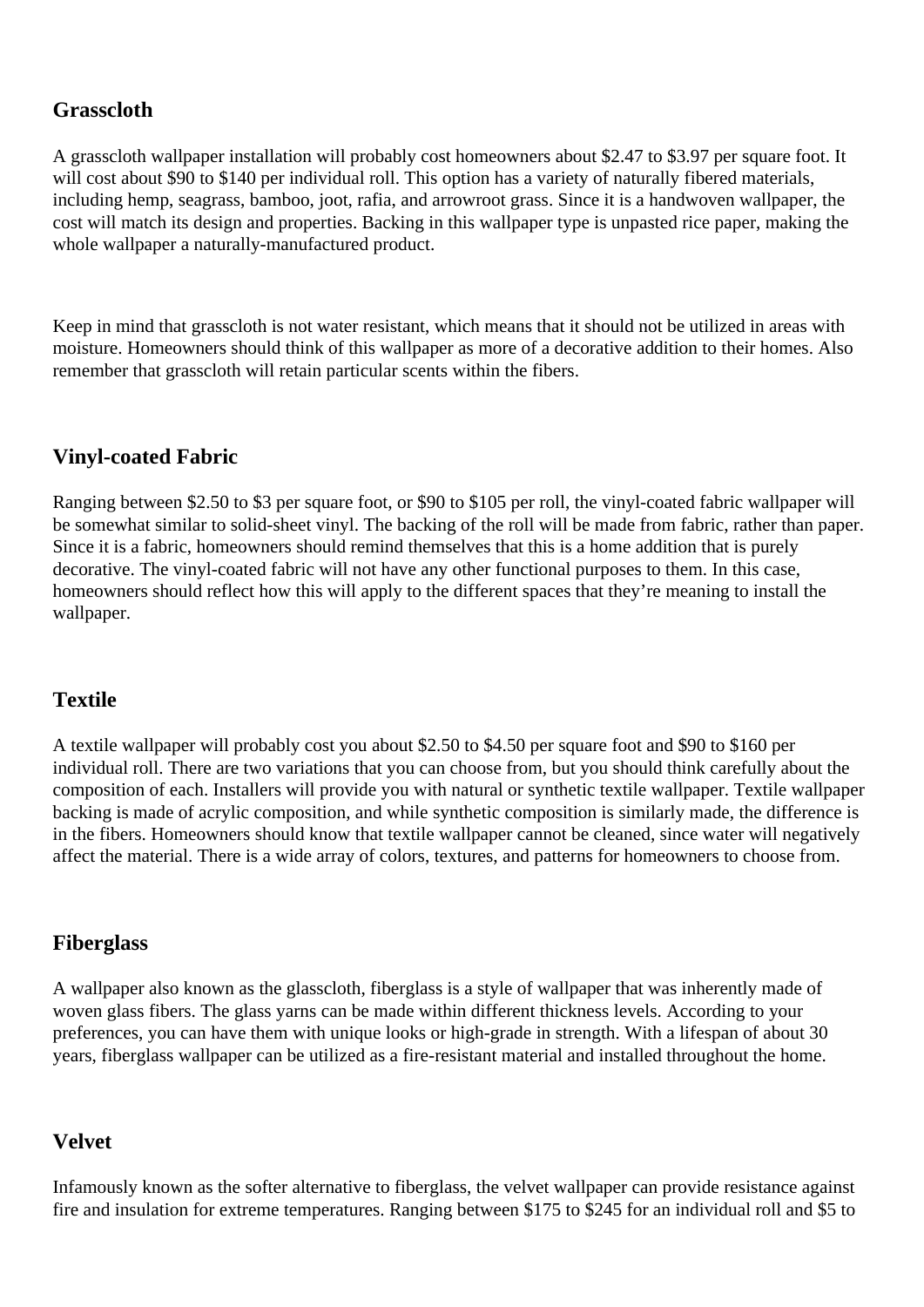<span id="page-5-0"></span>\$7 per square foot, the velvet wallpaper will be an easily maintained material to clean.

#### **Bamboo**

The bamboo wallpaper will cost you about \$6 to \$8 per square foot, while the material will cost around \$210 to \$280 per roll. Composed of natural bamboo, the wallpaper will have a paper backed mounting. Physically, the bamboo wallpaper will have great durability but will warp from the transitions of moisture. Due to this fact, homeowners should avoid being cleaned. This is a socially-conscientious material that retains its color while offering a spectrum of pigments and colors. Homeowners should note that bamboo wallpaper is made naturally, so each roll will look different next to the other.

### **Wallpaper Types & Costs**

These different wallpaper types will have their own cost ranges and types of installations according to the material. Based on the type of wallpaper you decide to install, your professional will evaluate what kind of job needs to be done for the project to be accomplished properly. Some of these types are actually quite convenient since they are easier to install.

### **Peel And Stick**

Costing about \$20 to \$45, the peel and stick wallpaper rolls will be the easiest out of this section to install and remove. Due to its versatility, the peel-and-stick wallpaper will certainly be the best choice for homeowners that do not have the technical knowledge of wallpaper installations. Homeowners will often opt into the peel-and-stick wallpaper to install easy to install choices throughout their walls and bookshelves.

#### **Prepasted**

Homeowners will need to spend about \$20 to \$80 per wallpaper roll, if they want to install prepasted wallpaper throughout their homes. With the inactivated adhesive on its backing, the wallpaper makes the duration to install that much quicker. Simply spray some water on the backing and the adhesive will activate.

### **Liquid**

Although liquid wallpaper will cost about \$25 to \$50 for each pack, it is the distinction it offers that make it such a costly product. The difference between this resource and the other resources that are listed above is that the composition of the material is entirely liquid. The liquid is blended with natural materials, including cellulose and cotton fiber. The best application that it provides is the installation of areas where you couldn't normally install wallpaper. If you want to redecorate your hallway arches, the liquid wallpaper can help with such an occasion.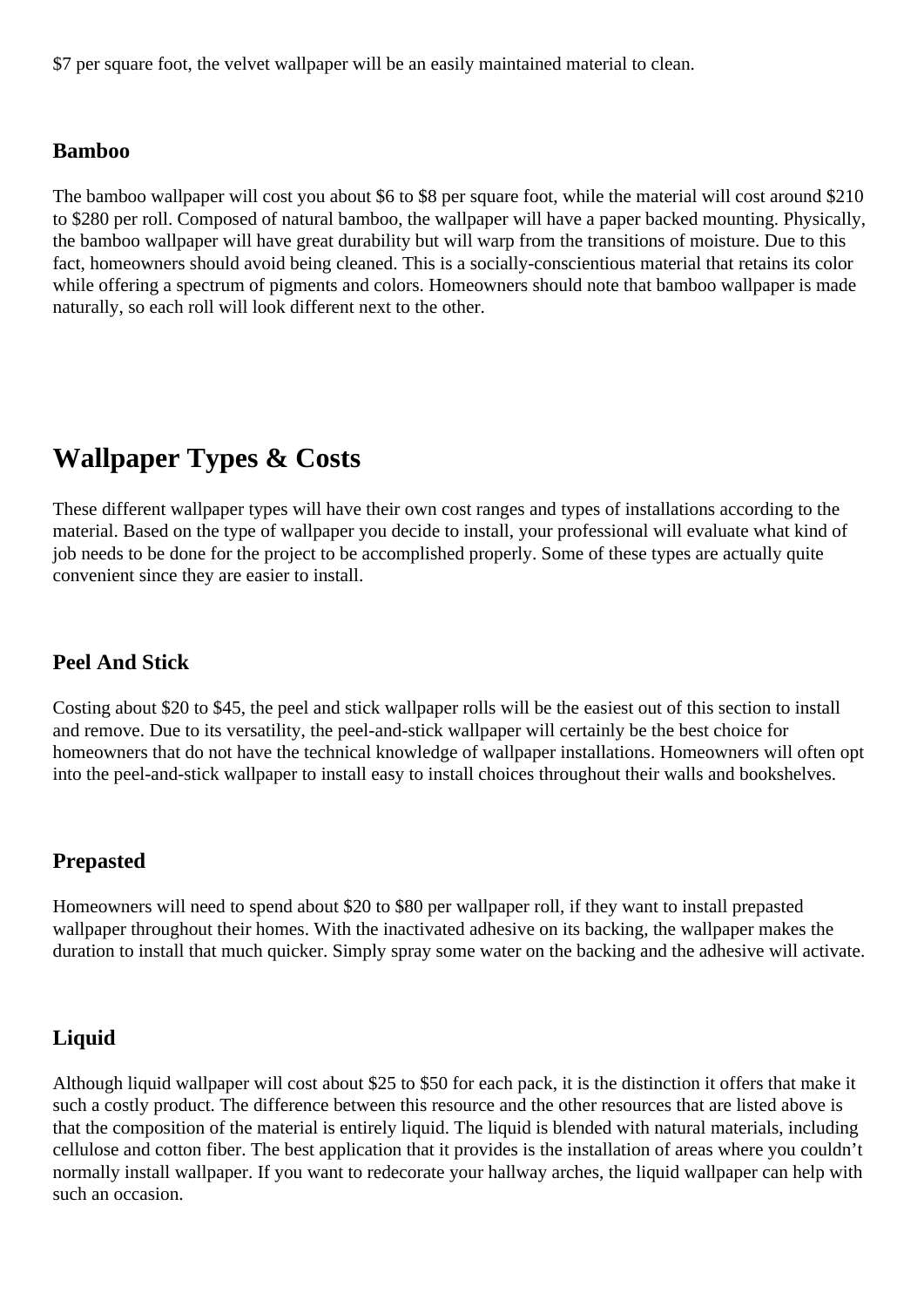### <span id="page-6-0"></span>**Printed**

Depending on the 3D imagery you want installed into your wallpaper, the options for the designs will seem endless. This is because the wallpaper is digitally printed and thus, each roll will only cost about \$30 to \$50. Disadvantages to a printed wallpaper is the durability of the wallpaper. The reason why the wallpaper is so cheap is because it can be easily torn. Homeowners favor the printed wallpaper due to its inexpensive qualities and versatile design capabilities.

### **Water-Resistant**

The best feature for the water resistant wallpaper is how effective it is for rooms with moisture capacity. You'll have to spend at least \$45 to \$75 per roll, but the advantages are well-worth the cost. Since the materials listed above won't be effective for bathrooms or kitchens, the water-resistant wallpaper would be the best alternative to install throughout these spaces. Protection for these high-traffic areas is crucial for spaces you want redesigned.

### **Textured**

Being able to utilize the touch of your wallpaper is a unique utility that will probably cost you about \$50 to \$125 per roll. The textured wallpaper will also provide you with your choice in the level of thickness and a three-dimensional appearance. The textured wallpaper option offers a collection of decoratively raised components to your room's details. One of the many benefits that textured wallpaper has to offer is how much depth it can bring to your spaces.

### **Embossed**

Costing a range between \$70 to \$105 per roll, the embossed wallpaper is unique since homeowners can paint over this wallpaper type. The best thing about this is the fact that embossed wallpaper can gloss over any light damage that your home is sustaining. Embossed wallpaper is also most preferential if you're looking to add a classic aesthetic to your spaces by giving the room a Victorian appeal.

### **Mylar**

The estimate that homeowners should expect to spend for a roll of Mylar wallpaper is about \$80 to \$230. Since the material is coated with a polyester film on top of the print, homeowners can have the wallpaper cleaned. It is regularly installed for wallpapers with high volumes of foot traffic.

### **Wallpaper Designs & Costs**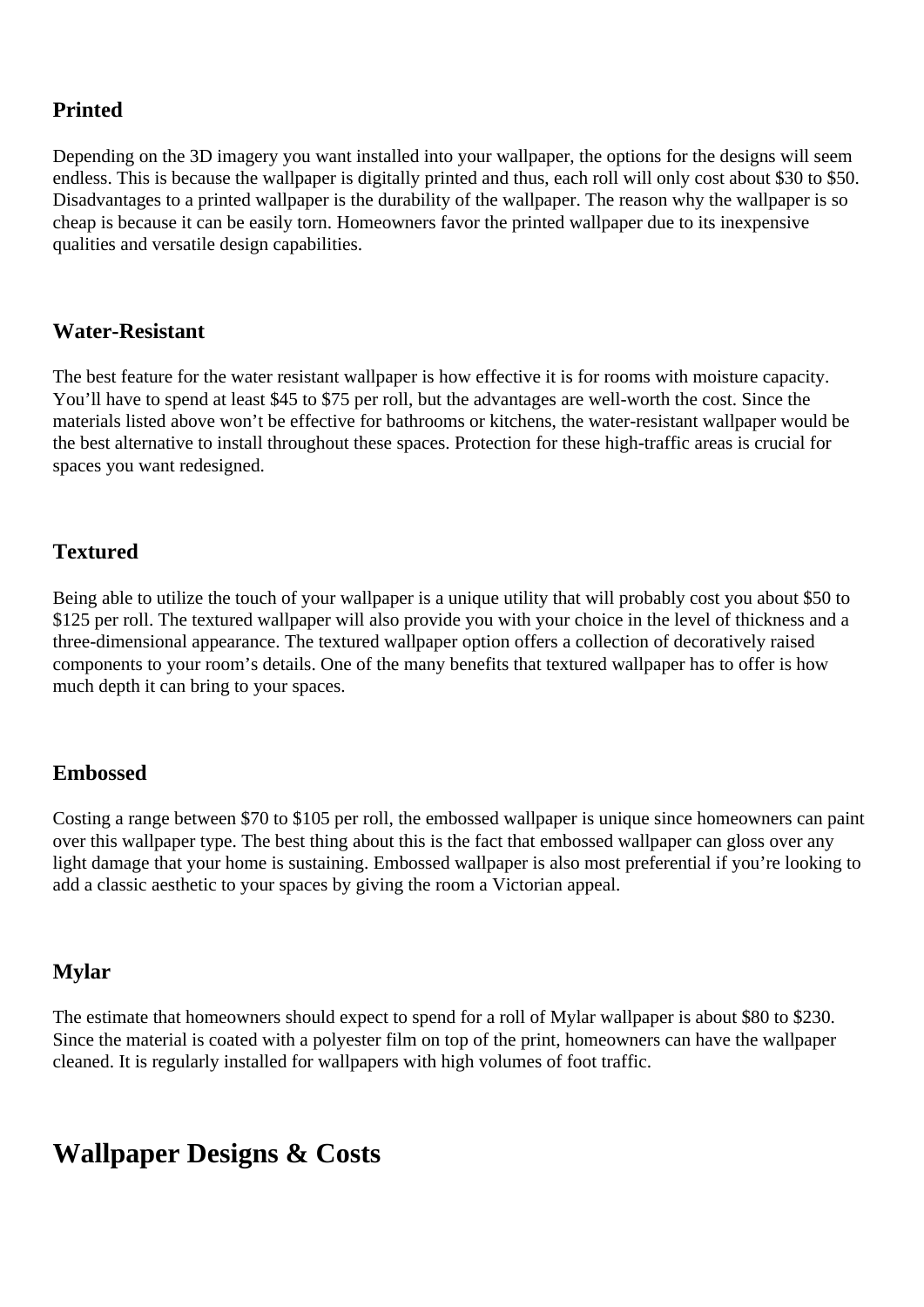<span id="page-7-0"></span>There are many ways for a homeowner to completely renovate their conventional spaces with minimal effort. Wallpaper installation is useful because it isn't as labor-intensive as painting the walls of your home. There are so many different options for you to choose from and the potential of multi-dimensional designs are quite fortuitous.

Due to the many 3D models that can be created through the use of wallpaper design, you can choose one of the designs throughout this extensive inventory. Manufacturing these designs can be determined by your preferences and tastes. Consider what kind of needs you have to integrate these settings throughout your room. You have to think about what kind of designs will match your visualized concept.

### **3D**

Since the whole point of creating a 3D wallpaper design is to enhance the visual aesthetics of the room, homeowners will often create an intrinsic 3D addition. It will cost about \$25 to \$70 per roll. Threedimensional wallpaper displays illusionary effects to give your room more depth and space. Homeowners will typically install 3D wallpaper around their walls and ceilings to add a contemporary look to their interior design. The magic behind 3D wallpaper is the influx of options that the homeowner can choose from.

### **Toile**

The Toile wallpaper will cost you about \$30 to \$90 per roll. Typically, the patterns available for Toile wallpaper will repeat and extend throughout the space that the wallpaper covers. The repeated patterns and complexities exuding from the Toile wallpaper can essentially become the accent piece throughout the room you decide to install the wallpaper in. Whether you're looking to give your room a more vintage look or a more formal appeal, you can establish yourself as a well-decorated homeowner by arranging the right colors, designs and patterns, according to the interior style you're looking to integrate into your rooms.

### **Half Wall**

Ranging between \$50 to \$70 per roll, this wallpaper will cover half the room. Although the other half may seem bare, it is up to the homeowner to decide whether they have other options in either wallpaper installation or painting. The reason why homeowners choose to install half wall wallpaper is because of how customizable the interiors could be in the future. Depending on the type and material of the wallpaper, the removal job can be quite simple or complicated. The job that most homeowners will reluctantly use is applying a coat of paint over the half wall wallpaper.

### **One Wall**

A one wall will cost you around \$50 to \$70 per individual roll. Unlike the half wall, you can have a whole wallpaper that uses simplistic designs and patterns extended completely. Homeowners that have completely solidified their choice of wallpaper should consider the one wall wallpaper. Even if it becomes something that you want to change for a later renovation or redesign, you will have the choice available.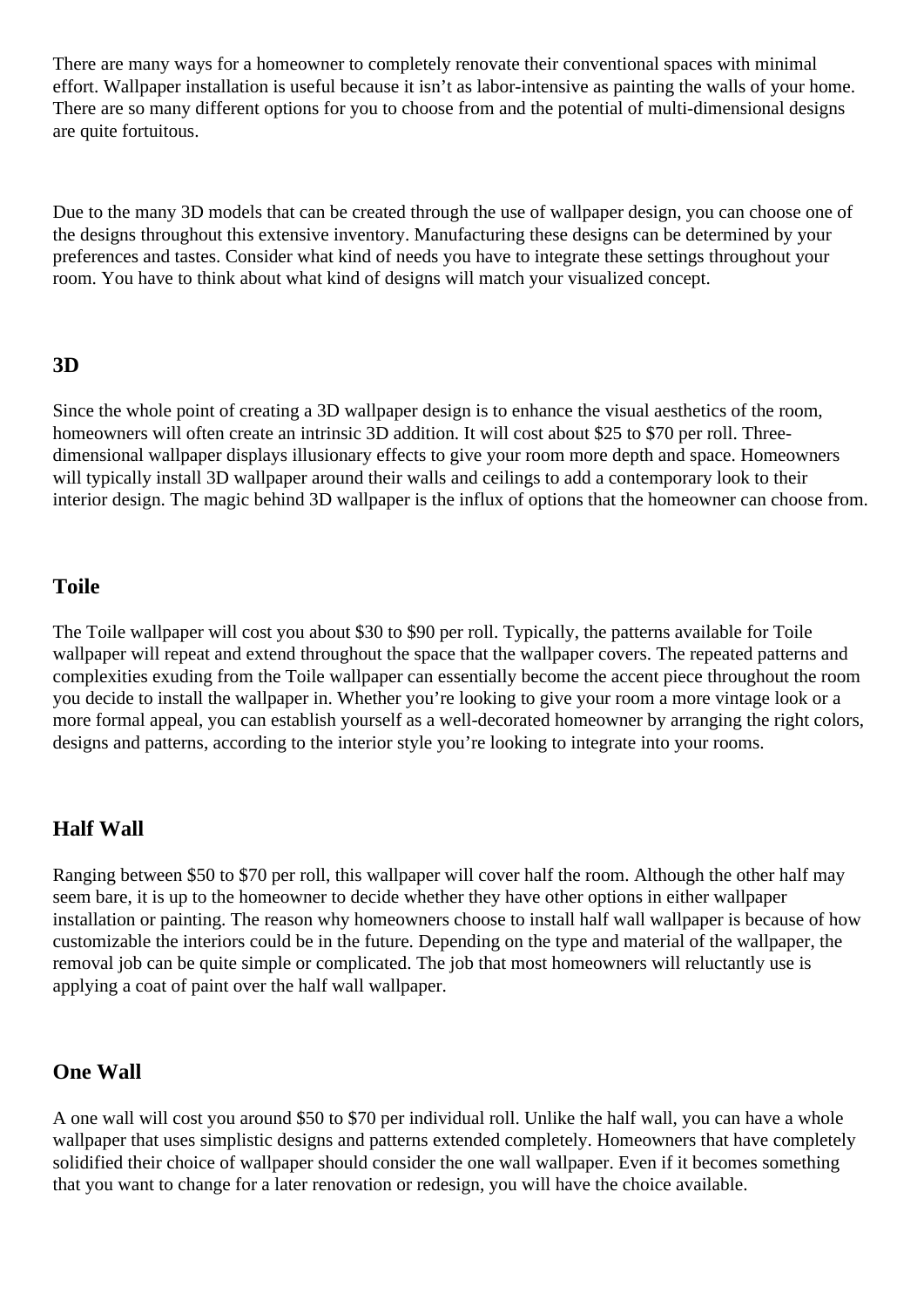### <span id="page-8-0"></span>**Flock**

A flock wallpaper will have an estimated cost of \$70 to \$175 per roll. The flock wallpaper is often the textured choice that simulates the features of a 3D print. The difference, however, are the shapes. Flock and 3D may seem similar but the dimensions in a flock wallpaper are less in-depth. Another alternative to painting the walls, the flock wallpaper is generally known as the velvet wallpaper.

### **Accent Wall**

The accent wallpaper will probably cost you about \$90 to \$125 per individual roll. An accent wall is something homeowners want to convey their boldness. Accent wallpapers will naturally catch the eyes of anyone that glimpses the decorative piece. The colors and designs of the wallpaper will help you create a new level of focus throughout your accented wall. Before such a job can be done, one must think about where the center of focus should go with the location of the surface or wall.

### **Mural**

Instead of painting a mural, you can install a mural wallpaper. The installation of a mural wallpaper will likely cost you about \$100 to \$300 per roll. Instead of having to create intricately detailed murals throughout the rooms, homeowners can easily install a wallpaper that perfectly replicates the appearance of a mural. The advantage of using a mural wallpaper option is that there are different distinctions amongst the contrasts and colors that this option can provide.

Another benefit that the mural wallpaper offers is the made to order aspect. Since mural wallpaper options have specific sizes to them, homeowners can order a specific size for the wallpaper

### **Cost To Install Wallpaper By Area**

Besides the walls, homeowners should plan as to whether they're going to have the wallpapers installed in any other part of the room or space. Homeowners can have the opportunity to install wallpaper on the floor, the ceiling, or just about any location they can think of. The rooms that you're trying to decorate.

| Powder Room | $$325 - $600$   |
|-------------|-----------------|
| Floor       | \$370-\$700     |
| Ceiling     | \$370-\$800     |
| Bathroom    | \$650-\$1200    |
| Outdoor     | $$1000 - $1400$ |
| Bedroom     | $$1100-\$2100$  |
| Kitchen     | $$1500 - $2700$ |
| Living Room | $$1600-\$3250$  |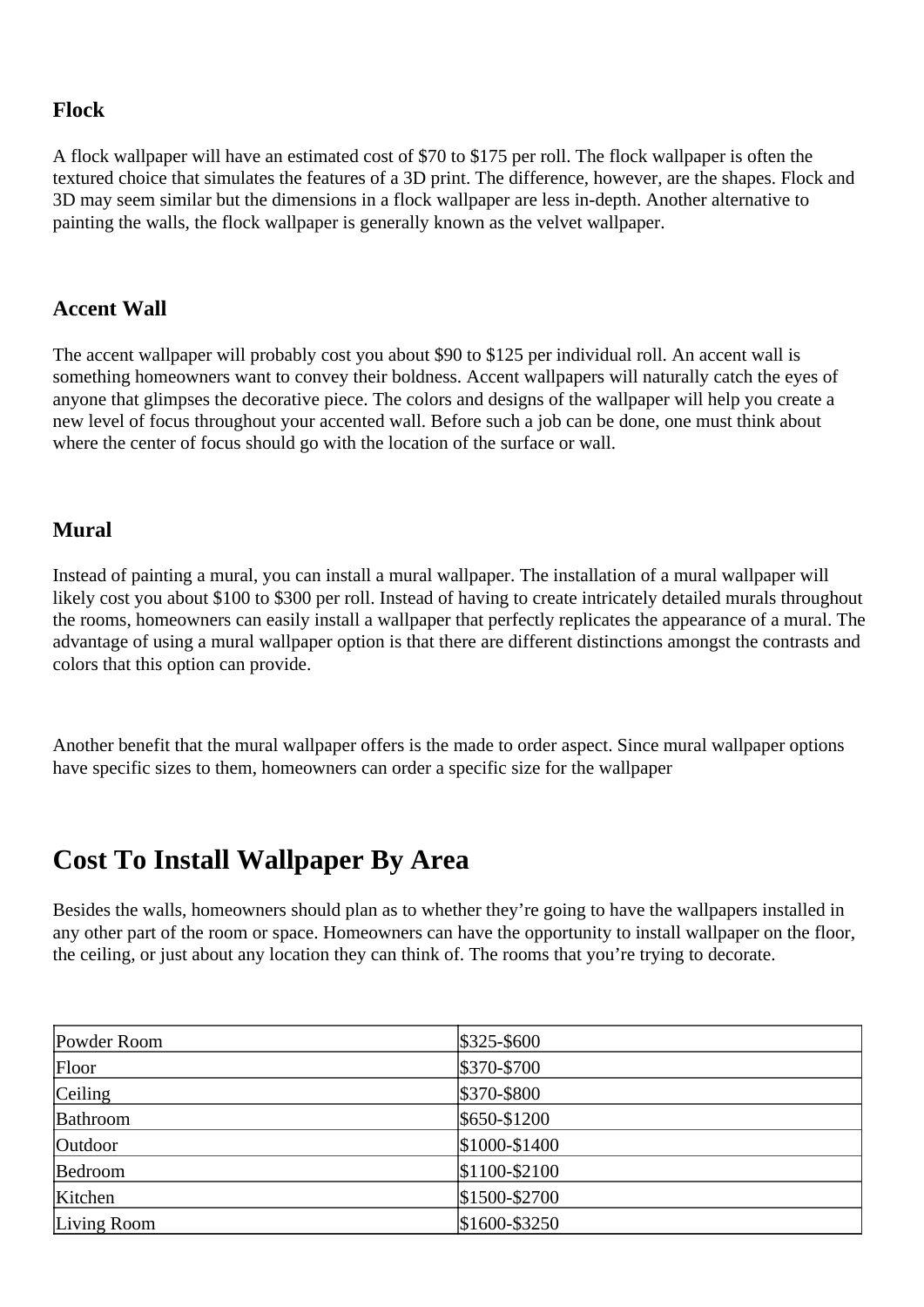<span id="page-9-0"></span>Garage \$1900-\$3600

### **Powder Room**

The average range to install a wallpaper in a powder room that you can expect to pay is about \$325 to \$600. Typically, the powder room is approximately 20 square feet. Since wallpaper installation is purely ornamental, homeowners need to think about what kind of material they need to use for a space next to the bathroom. To execute this project, you need to make sure that the place is moisture-proof.

#### **Floor**

Installing wallpaper onto the floor may seem redundant, but having this job done is required to make your flooring look both aesthetically pleasing and pragmatic. Essentially, the 3D imagery that you'd use for your floors are almost endless. Whether you currently have stone, marble, or hardwood floors in your home or apartment, you can install wallpaper to give the floor a whole new appearance.

### **Ceiling**

Although it costs about \$370 to \$800 to install 100 square feet of coverage with a vinyl-coated wallpaper, homeowners find the charm in such designs above them. Using the many designs that are available with today's technology, you can recreate your living space by applying something wholly new and decorative. The best advantage that a ceiling wallpaper installation provides is the interchangeable aspects that it can bring to a stale surrounding.

#### **Bathroom**

Ranging from \$650 to \$1200, the bathroom could be a great place for a homeowner to draft a whole new look for the space. Although, this could pose a risk to the setting if there is an excess of moisture in your washroom. Since this is a headache that you'd want to soothe, you should consider solid-sheet vinyl as your wallpaper of choice. Homeowners already have to deal with high-traffic in bathrooms and the constant backand-forth with the humidity.

#### **Outdoor**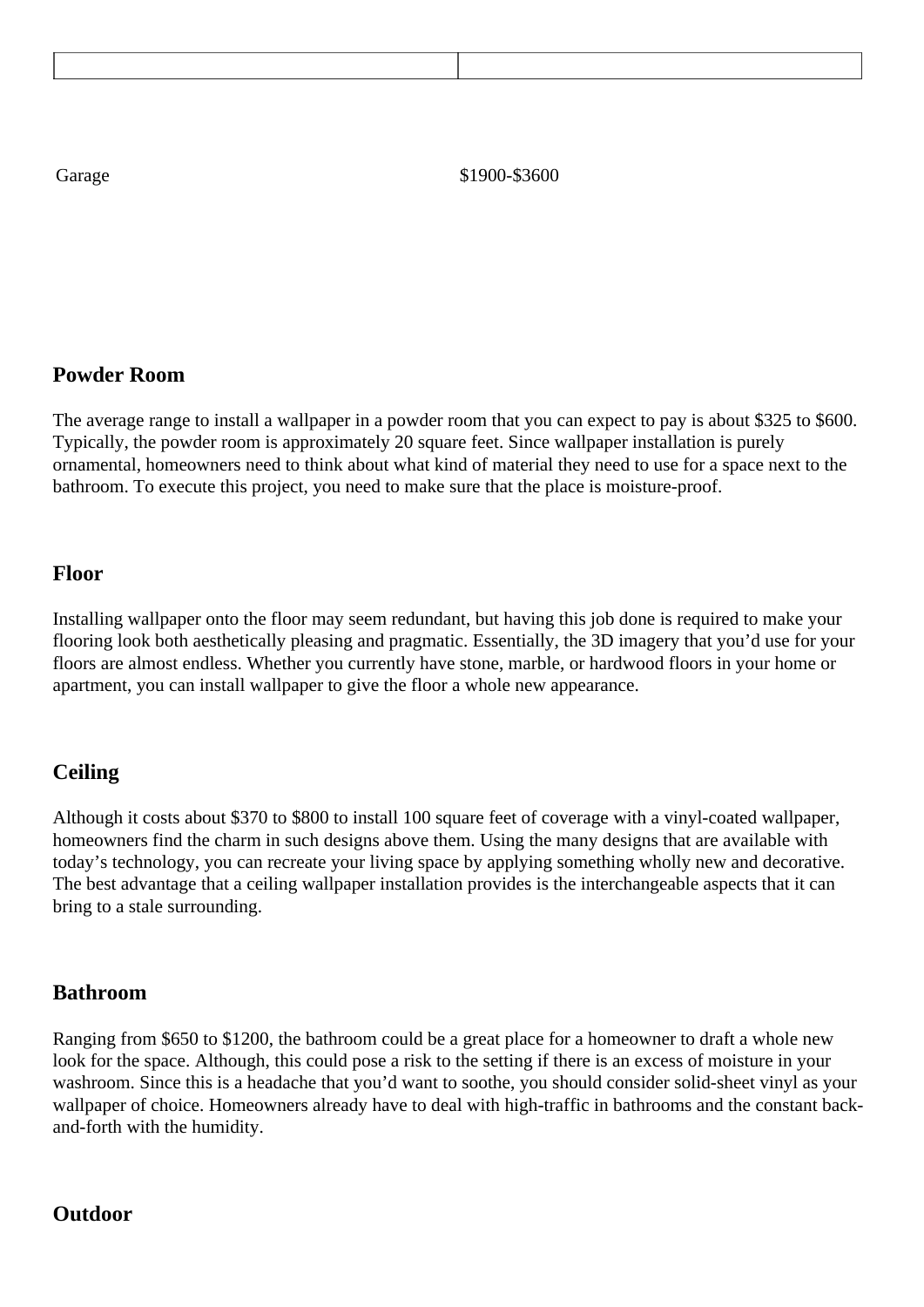<span id="page-10-0"></span>If you're looking to add wallpaper throughout the outdoor spaces of your home, you might have to spend about \$1000 to \$1400. You can use an assortment of wallpaper options for outdoor spaces. There are certain ways for homeowners to maintain the dignity and grace of their natural environment whilst enhancing their outdoor spaces with the right kind of wallpaper.

### **Bedroom**

Typically, the bedroom is about 300 square feet. Having wallpaper installed will likely cost about \$1100 to \$2100. This is a great option for homeowners that want to enhance the appeal of their personal bedrooms. Painting the bedroom can be quite the effective way to redo and completely change the appearance of where you sleep.

### **Kitchen**

The convenience of the kitchen is the size. A kitchenette is, on average, about 160 to 175 square feet, while a standard kitchen is about 385 square feet. To finish installing wallpaper into a kitchen, homeowners will likely need to spend about \$1500 to \$2700. You need to remember that the cooking space is potentially the grimiest setting in your home. It is another surrounding that needs to be installed with either solid-sheet vinyl or woven options.

### **Living Room**

The living room is going to cost about \$1600 to \$3250 for a customary 450 square foot space. Although they're not necessary, the options for moisture or grimy settings can still be applicable for the living room. The ornamental parts of this central recreational space can become the conversational piece for your closest friends and family. Where else would you and your visitors go to spend time and socialize?

### **Garage**

The price range to install wallpaper into a garage is about \$1900 to \$3600, this will include both the labor and material costs. It is yet another unexpected space for homeowners to install wallpaper, however, the wallpaper will help you with the insulation. Depending on the material you're choosing to install, the insulation should prove to be both moisture-proof and temperature controlled.

### **Room Measurements**

Wallpaper installers will give you their estimates according to either a basis of square foot, yard, or roll, as previously mentioned above. The job will consist of measurements for the size of your room. This will probably also include the ceiling height. Your installer will assess the amount of windows, doors and closets and their respective sizes. By accounting for these measurements, the installer will be able to consider what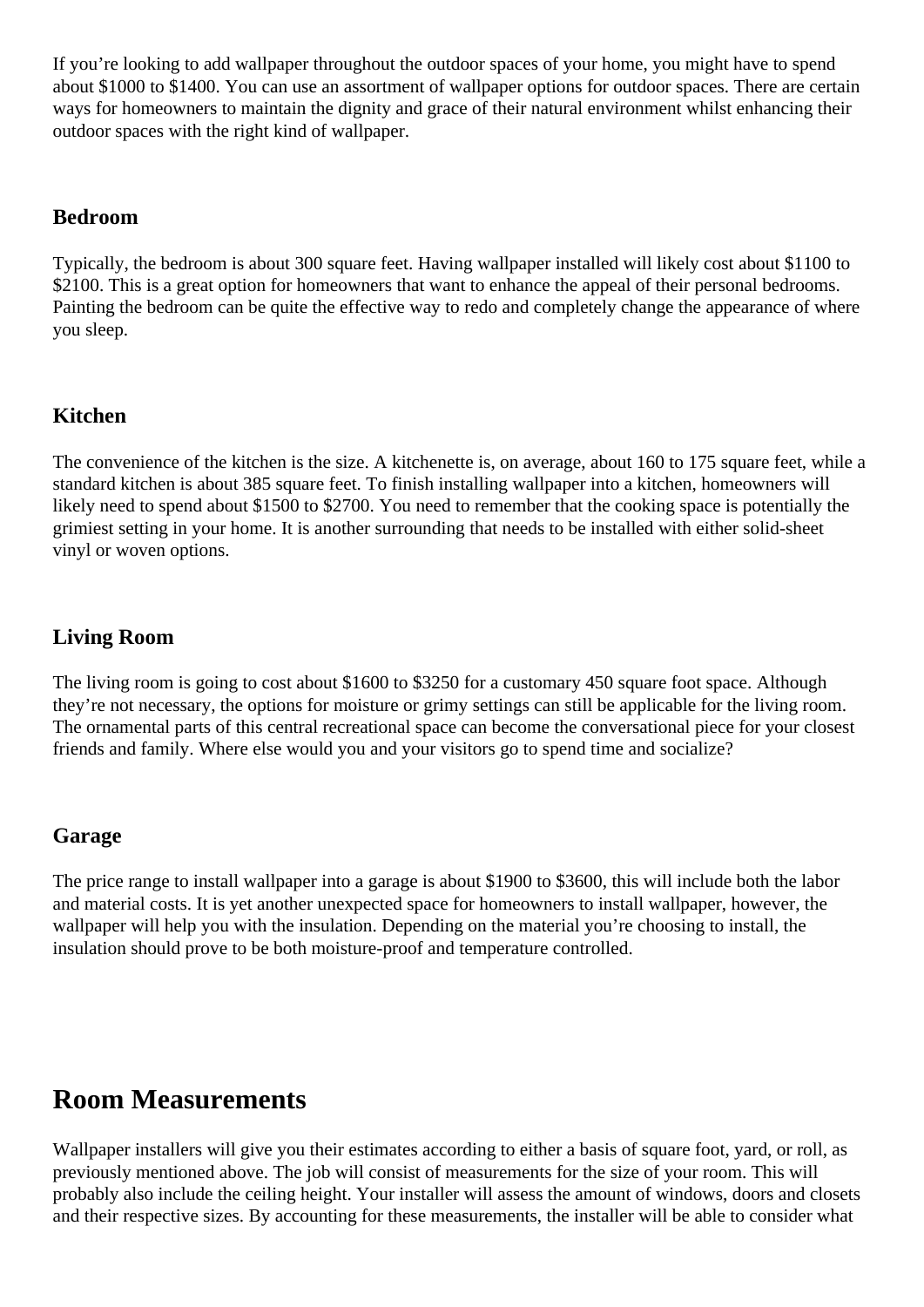<span id="page-11-0"></span>kind of estimates are available for the homeowner. Before you can even consult with a professional about your prices, you should check and confirm the measurements of your wall width and ceiling height.

### **Process Of Wallpaper Installation**

Now that you know about what kind of wallpaper is available in the market, it's time to choose what type of wallpaper you're going to choose to install. Think about the area you're going to install the wallpaper. Ask yourself, will it need to either be a removable, peel-and-stick or a paste-on?

Conventional wallpaper will be available in a variety of different types and textures. Vinyl wallpaper is waterproof so most homeowners will choose to install it in areas like the bathroom or kitchen. Printed wallpaper is one of the most common throughout the majority of the home. It is the perfect alternative for areas like the living room, bedroom, and any other rooms that won't have excessive moisture.

### **Residential vs. Commercial**

If you are thinking of redecorating your office or commercial area of business, the costs could be more than expected. A project of such a scale might be more costly than a wallpapering job for a bathroom or hanging paper on a feature wall in your living room in your home.

You also have to consider the supply or source you're purchasing your wallpaper from, whether you want the wallpaper to be supplied from the installer or whether you want to purchase it on your own.

Vinyl is the most common material, but there is also surface printed, peel and stick or removable wallpaper, screen-printed, vinyl-coated, custom colored options, foil, fabric and flock. Special luxe wallpaper options include faux leather wallpaper, grasscloth and silk wallpaper.

#### **How much would it cost to remove unwanted wallpaper?**

Keep in mind that removal will also adjust the estimates. If you have older wallpaper or you just want to get rid of the wallpaper you currently have installed, a professional wallpaper removal service will cost you about \$250 to \$1500, on average.

#### **Do you need to repair your walls?**

There is a considerable amount of preparations to be made for a wallpaper installation. If you're worried about the condition of your walls, you should think about contacting and hiring a professional for a repair job. This is even more crucial if the condition of your walls is poor. On average, drywall repairs cost \$0.75 to \$1.40 per square foot, while plaster damage repair will cost about \$75 per hour.